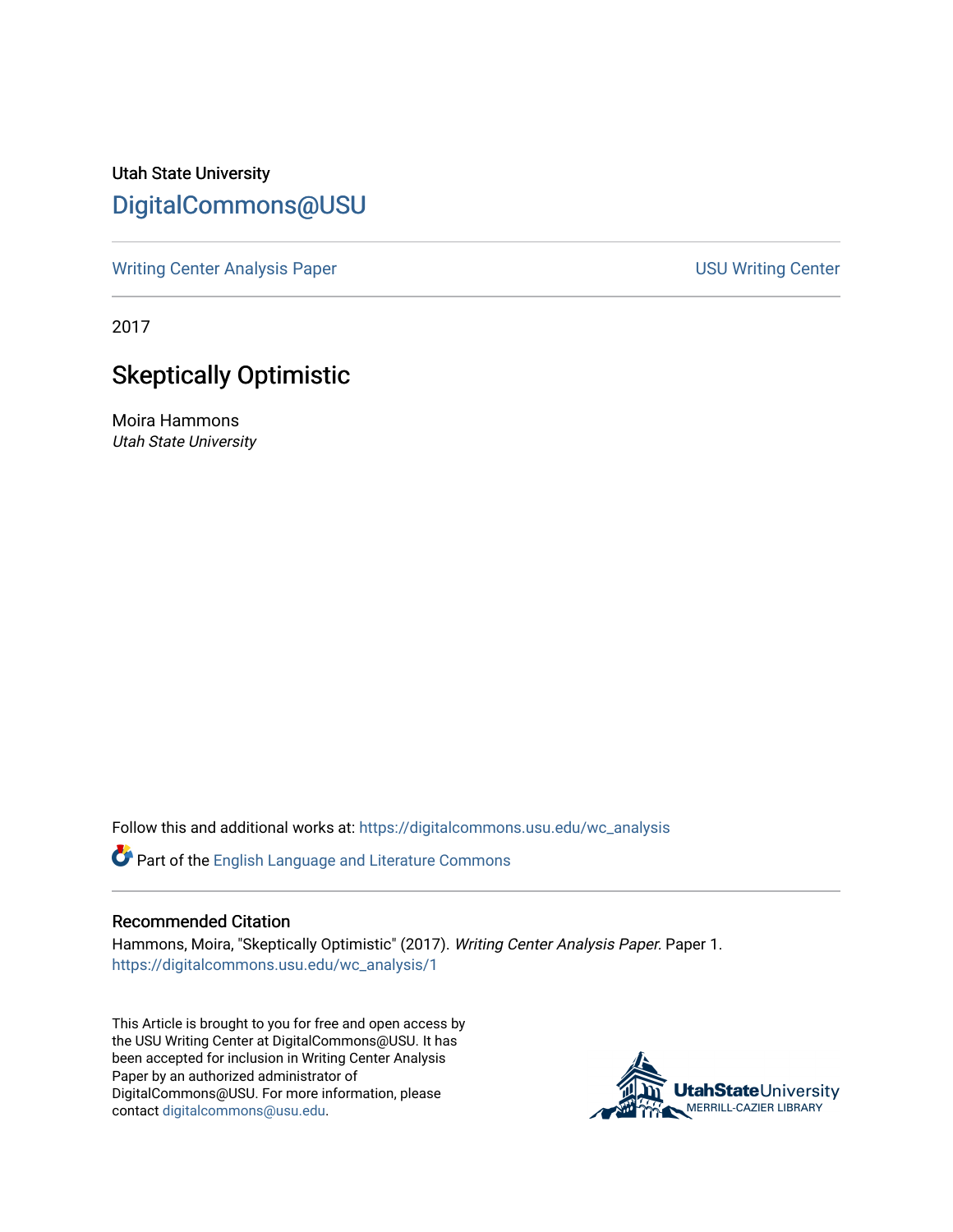Moira Hammons

ENGL 6820

Writing Center Paper

## Skeptically Optimistic

Skepticism and optimism usually don't go together: in sentences, life, or people if we're being honest. However, I find myself skeptical and optimistic about my experiences in USU's Writing Center, as well as about how those experiences can be applied to my role as a teacher. Switching between being a teacher, who is actively building a relationship with my students, and being a tutor that has to quickly establish a temporary relationship, in order to help with a single paper, is hard. It feels like a constant exchanging of one mask for another, and I'm terrified I will someday use the wrong mask in any given situation. However, the switching of roles also helps me practice "soft" skills that are necessary for being a successful teacher and tutor in different settings. During tutoring sessions, I have to remember to ask open ended questions, focus on the "big picture" issues in papers, and caveat every suggestion with a statement about style choices and the preferences of an individual professor. I also have to remember to keep the student in control of the paper, utilize "I" statements, and not say anything that the student could take as an accusation. These skills are things I have to remember and apply on a consistent basis, but I can't let them take over my conscious thought processes or I won't be able to focus on teaching or tutoring. In reality, all of these skills boil down to remembering one thing – students are individuals, who have individual needs, and as teachers or tutors, we need to do everything we can to address those needs.

One of the most important "soft" skills a tutor has is the ability to be silent and give students time to think. As teachers and tutors, it is tempting to fill each silent moment in the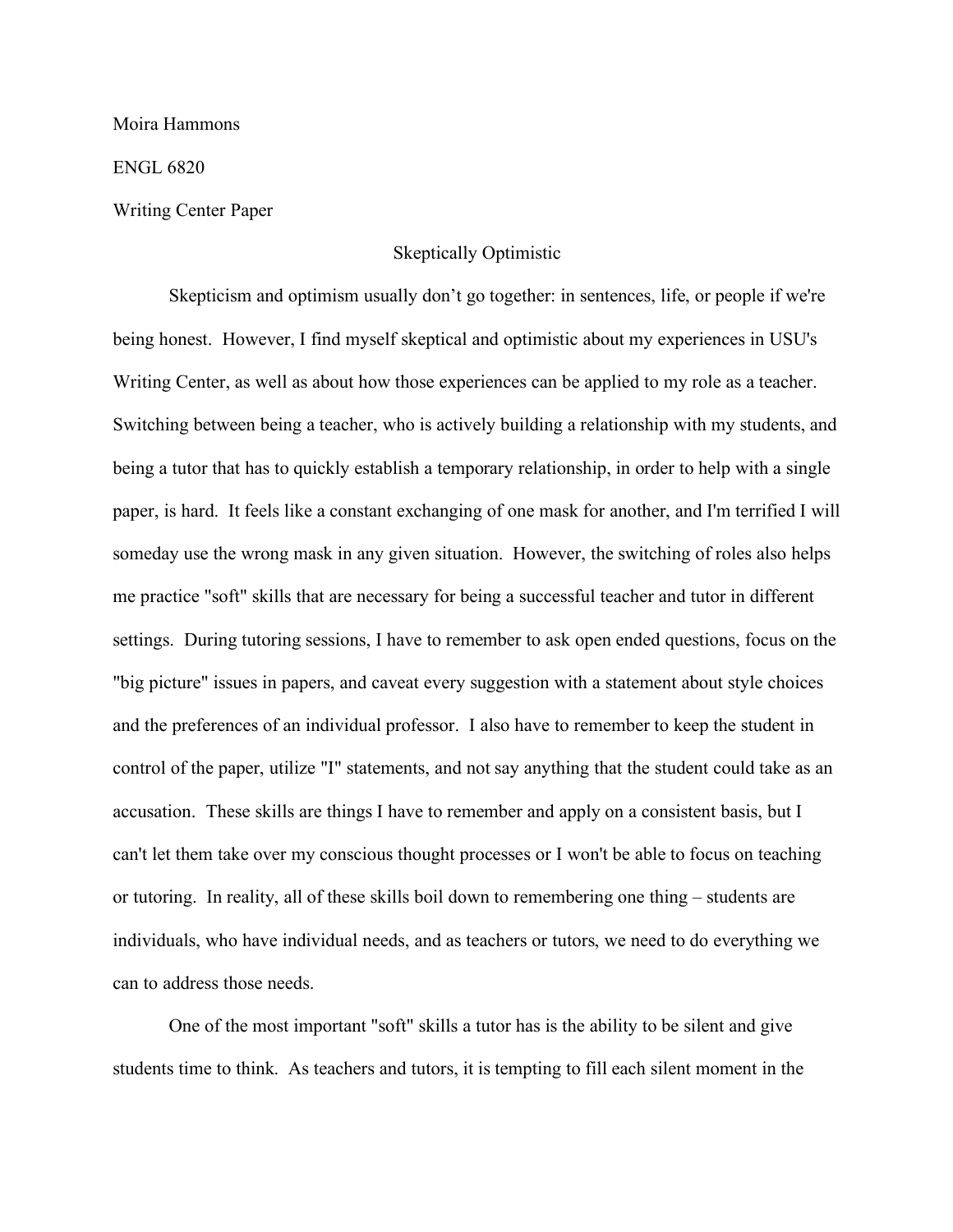classroom or session because we already know the answer, or have a possible answer. However, if we are filling every silent moment with our "expert" voices, our students are missing out on valuable learning opportunities. Some students need more time to process a question or identify where part of their paper is going than others, and it is important we don't cheat them of the chance to find their own answer. I have found it is much easier to practice silence in a tutoring session than in the classroom. Tutoring only involves two people, so it is fairly easy to make the student feel like both of you are still processing the question. But in the classroom, it is obvious that the teacher is waiting for an answer from one of many students, some of whom find silence incredibly awkward. Tutoring sessions help us become more comfortable with silence in general, and it can help us learn how to deal with our students' anxieties about silence, while still giving each student the time they need to process the question.

The Writing Center also teaches its tutors that each student has individual needs, even if they don't always know how to articulate those needs, which provides a solid foundation for growth. In recent sessions, I have had students who needed help with everything from content and organization, to correctly formatting a works cited page using the new MLA style sheet. When the student walks through the Writing Center doors with an idea of what they want to work on, the session goes well. Both the student and I walk away from the session feeling like we made progress on the paper, and they have a solid foundation for developing their paper independently. When the student doesn't walk in knowing what they need to work on, most of the session is spent feeling our way through the paper for things to work on. Sometimes these sessions go well; the student and I are able to quickly identify what we should focus the session on. But in many cases, the student and I are still identifying major areas of focus as the session is ending, and we both walk away from the session feeling unsatisfied and a bit dazed. These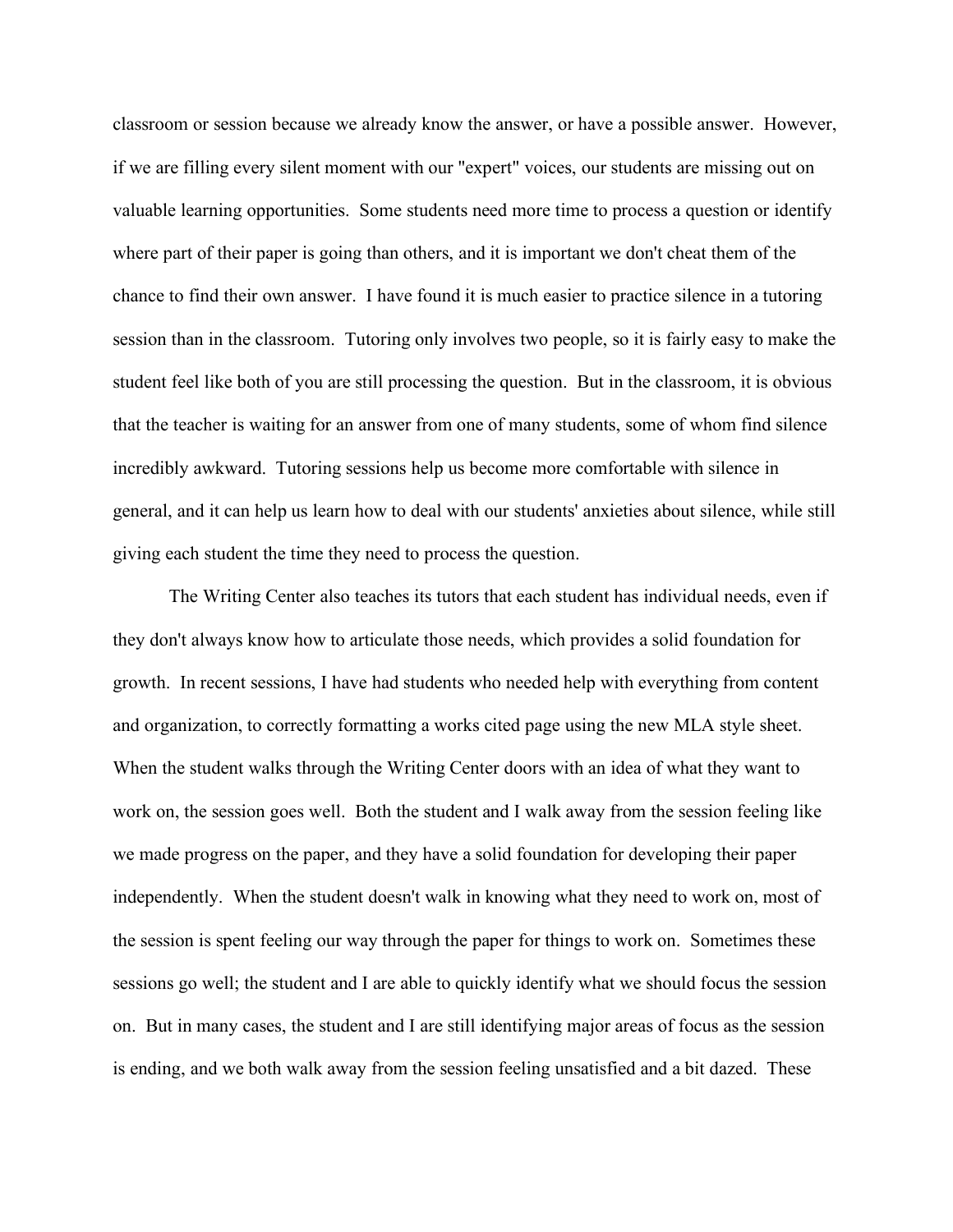students are walking out of the Writing Center with a half-formed foundation and will struggle to strengthen it independently.

Learning how to help individual students articulate their needs is difficult when combined with the lack of long-term relationship building between tutor and student, but it also presents an opportunity to practice adapting "lessons" on the fly. Tutoring sessions are focused on a specific paper, and it is unlikely that I will see a student for more than one session – they might come back to the Writing Center, but they probably won't have the same tutor twice. There is nothing pre-existing that the tutor can use to ground the session. The absence of a pre-existing relationship forces tutors to have backup plans they can use to guide the tutoring session when students aren't sure of what they need, or become experts at plucking ideas from thin air. Having a series of "back pocket" strategies and activities is also useful in the classroom, especially when a discussion runs short or students don't have as many questions as you thought they would. Teachers have to adapt to fit each classroom situation while still accomplishing the course objectives, and tutoring forces us to practice our adaptability. However, teaching also eliminates the constant need for adaptability because it creates a long-term relationship between the teacher and the students. I do not have to adapt every lesson because our ongoing relationship allows me to plan ahead for my students' needs and build on the concepts from previous classes. I can see where students are progressing well independently and where I need to help them, before the next class period even begins.

I am in favor of honesty and full disclosure, so I will admit that I am not entirely sure I learned "new" skills from tutoring, or that the Writing Center is set up in a way that can help a wide variety of students. There are multiple "soft" skills I get to practice in one-time appointments that aren't easy to practice elsewhere, and I use those "soft" skills while teaching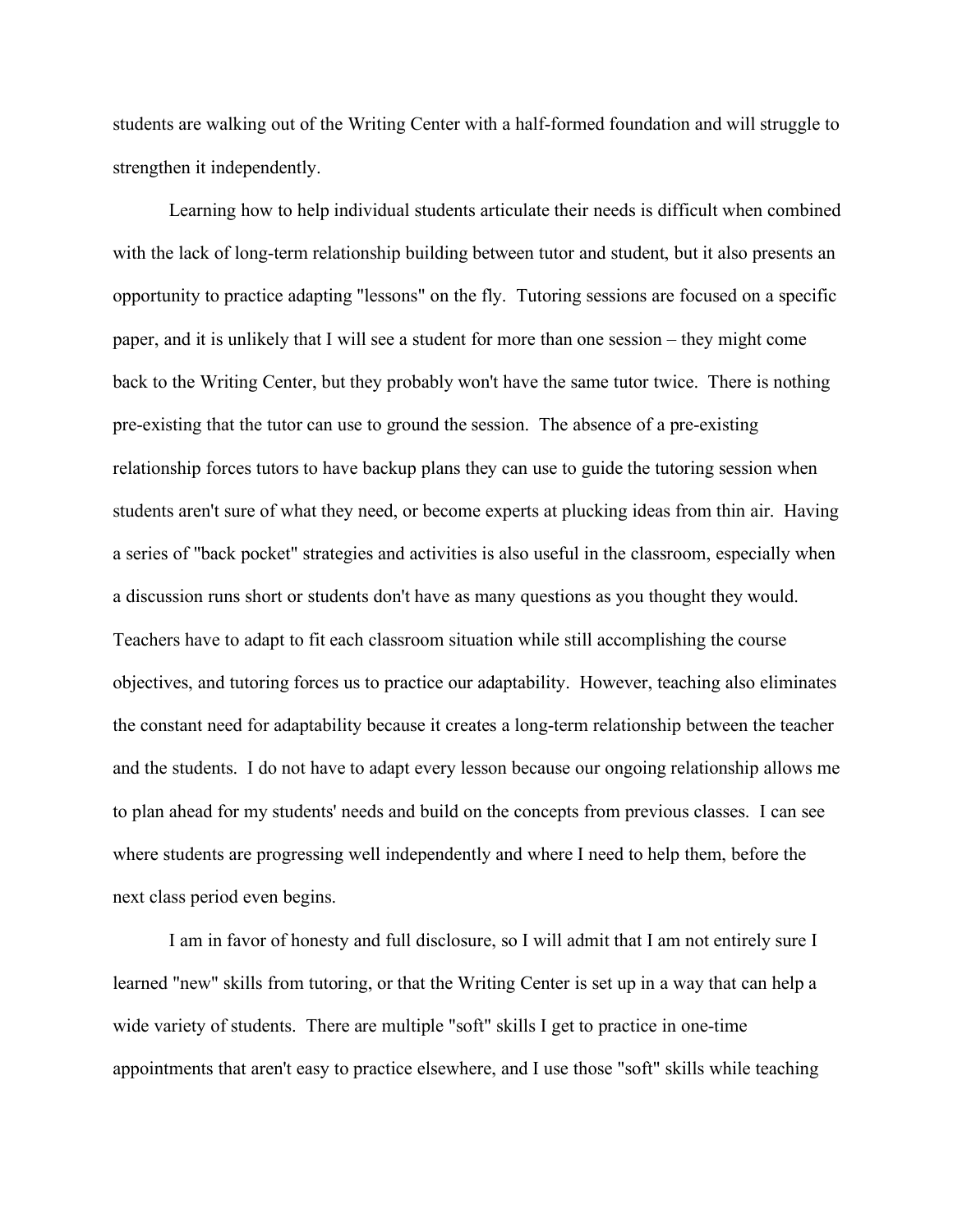and holding individual conferences with my students. I'll also admit that when one-time sessions go well there are tangible benefits for the student and myself. However, there are ways the Writing Center could be modified in order to help more students on a regular basis. Everything from giving new tutors more training before the semester starts to providing students with a clearer understanding of what the Writing Center does would help sessions be more successful, and beneficial to more students. I am also aware that practice truly makes perfect; we can train new tutors as much as we like before their first session, but nothing truly prepares you for dealing with a panicking first-year when their paper is due in an hour, and they haven't even started it yet. I also think making it possible for students to meet with the same tutor on a consistent basis would allow tutoring sessions to help a wider variety of students in a more direct, meaningful way. I have tutored in situations where I worked with a student on a consistent basis, and I could see the student benefiting from the long-term relationship we created. After the first session, it wasn't necessary to reassess what the student needed and we could truly master the skills she would need for success. We learned how to communicate clearly with each other, and were able to build on the skills practiced in previous sessions.

So here I am, skeptically optimistic about how tutoring and the Writing Center help me be a better teacher, but also grateful for the opportunity to practice communicating in ways that are understandable and helpful to other people. I think tutoring and teaching methods can be compatible, but my tutoring experiences have been lackluster and frustrating. The Writing Center can be an immense resource for teachers and students, but right now there are several barriers in the way. One such barrier is the lack of long-term tutoring relationship building, which is harder to establish than it seems and might be unrealistic for the scope of the Writing Center. We cannot help students make significant progress if we are not building on previous